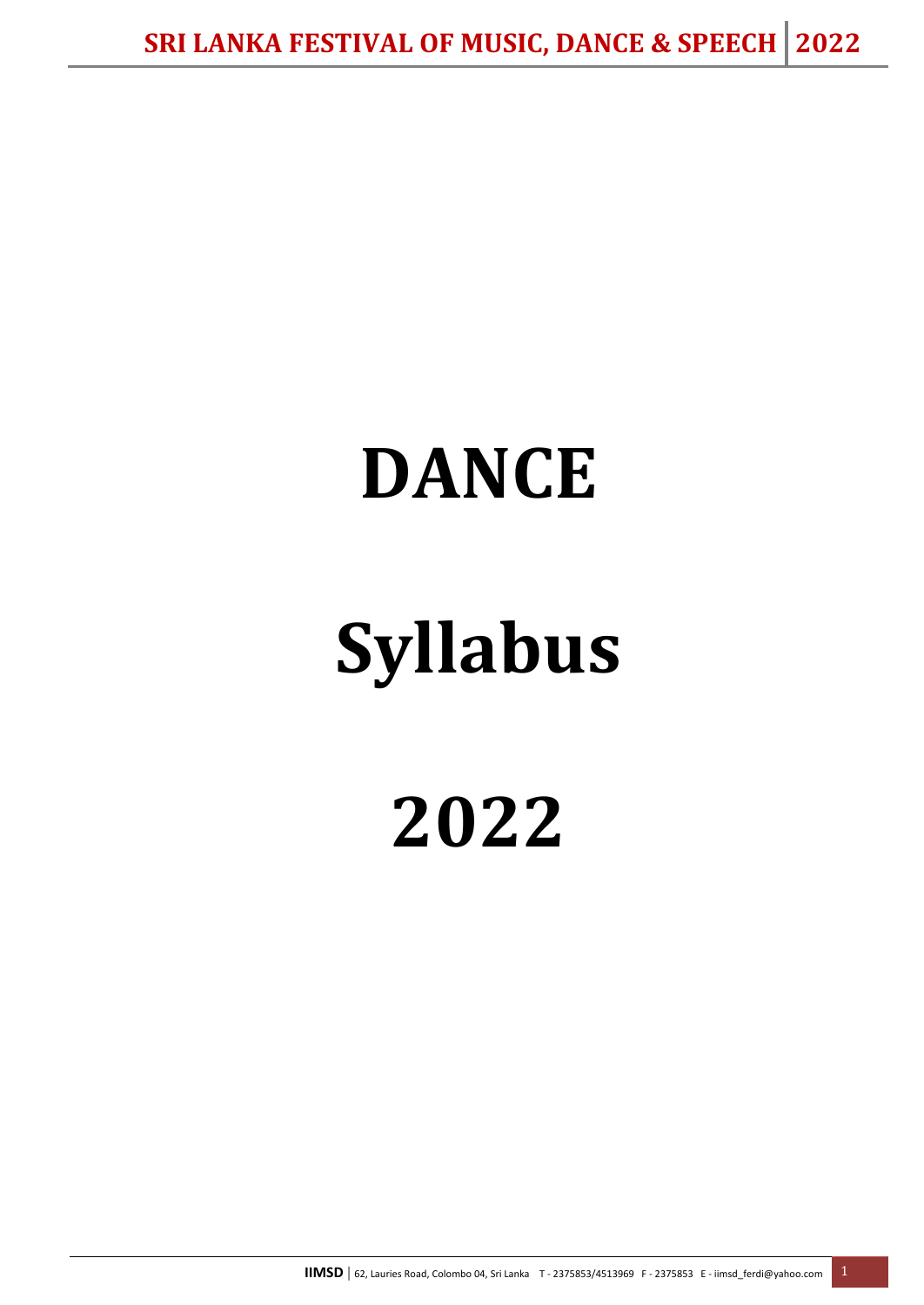## **Dance Syllabus 2022**

## **IMPORTANT NOTICE TO**

#### **ALL DANCE TEACHERS**

#### **PLEASE NOTE THE FOLLOWING. IF THE ABOVE RULES ARE NOT OBSERVED THE PERFORMER/S WILL BE DISQUALIFIED.**

- 1. **Sri Lankan Folk Dance** is a dance to Sri Lankan Drum Music live or on CD with song. eg :- Geta Bera, Pahatha Rata Bera, Davula
- 2. **Classical / Traditional Kandyan and Low Country** are dances to Sri Lankan Drum Music live or on CD with song. eg :- Geta Bera, Pahatha Rata Bera, Davula

#### 3. **Indian Folk Dance**  is a dance to Indian Drum Music live or on CD with song. eg :- Murudangam

- 4. **Bharatha Natyam** Music Should **NOT** be from Films.
- 5. **TIME LIMIT** 
	- If the time exceeds, the performer will not be stopped but the adjudicator will cut off marks accordingly.
	- TIME LIMITS WILL BE STRICTLY ADHERED TO. If the time exceeds, 1-5 marks will **be deducted according to the discretion of the ajudicator at the Centre.**  Time will be checked from the first note, word, or first movement of the dances. At the Finals if the allocated time has been exceeded the table steward will inform the adjudicator and the candidate/s performance will not be consideredfor the award.

#### 6. **USING OF FIRE IN THE PERFORMANCE IS STRICTLY PROHIBITED.**

#### 7. **RECORDED MUSIC -**

- Competitors must bring their own CD player clearly marked and SET READY FOR PLAYING (ONE CD PER DANCE) as timing will commence immediately as the FIRST SOUND is emitted at the respective centres.
- NO RESPONSIBILITY will be ACCEPTED FOR INCORRECT PLAYING OF TAPES EXCEPT IN THE EVENT OF EQUIPMENT FAILURE.
- Sound will be provided ONLY for the Finals in Colombo.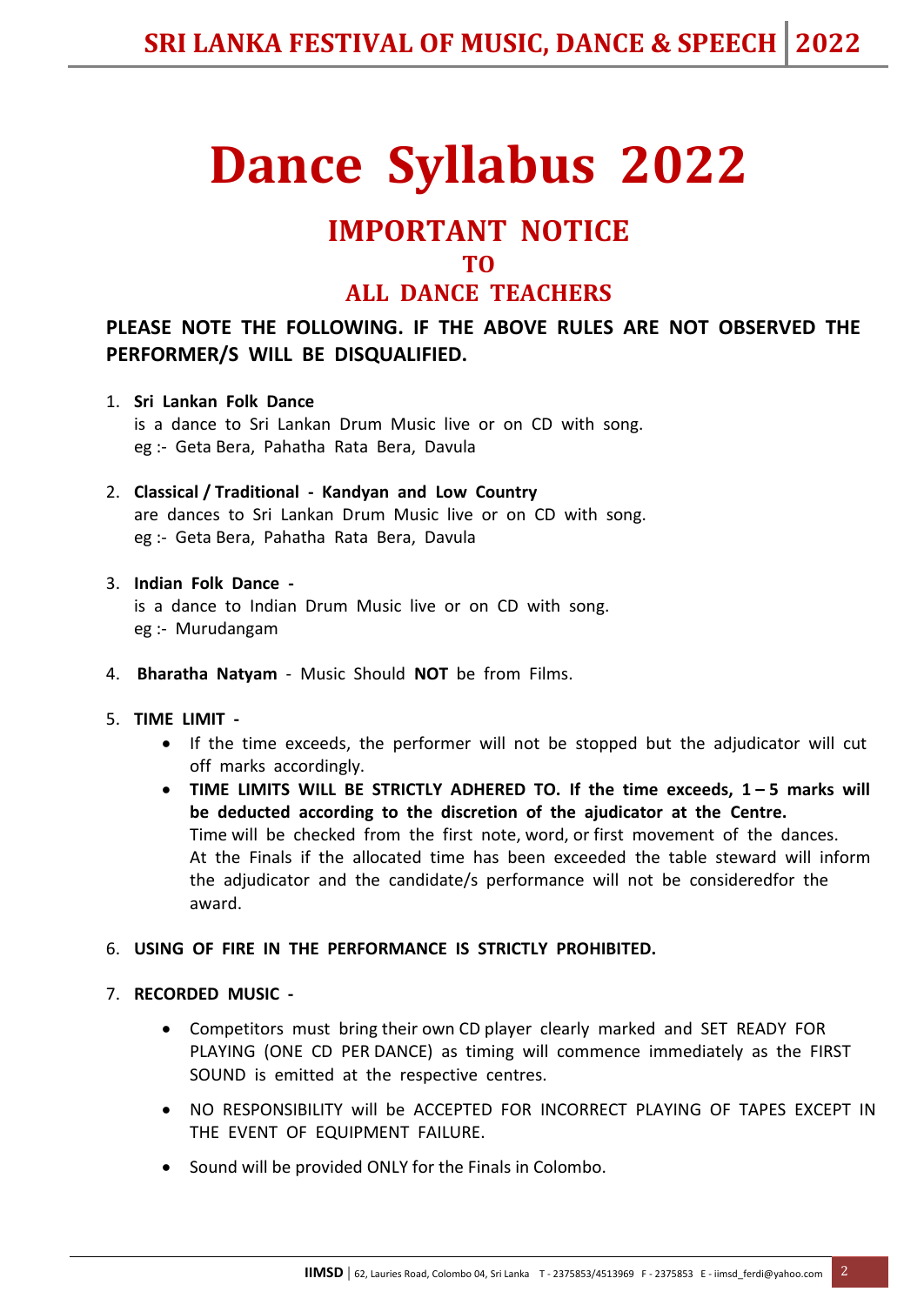### **Eastern ( Oriental ) Dance Dance Solo Performance - Selected Performance Code**

| Subject                         | 2018<br>3 yrs<br>2 mts<br>$1950/=$ | 2017<br>4 yrs<br>2 mts<br>$2050/=$ | 2016<br>5 yrs<br>2 mts<br>$2200/=$ | 2015<br>6 yrs<br>2 mts<br>$2250/=$ | 2014<br>7 yrs<br>2 mts<br>$2300/=$ | 2013<br>8 yrs<br>2 mts<br>$2350/=$ | 2012<br>9 yrs<br>2 mts<br>2400/ | 2011<br>10 yrs<br>2 mts<br>$2450/=$ | 2010<br>11 yrs<br>2 mts<br>2500/ |
|---------------------------------|------------------------------------|------------------------------------|------------------------------------|------------------------------------|------------------------------------|------------------------------------|---------------------------------|-------------------------------------|----------------------------------|
|                                 |                                    |                                    |                                    |                                    |                                    |                                    |                                 |                                     |                                  |
| Sri Lankan Folk<br>$\bullet$    | F <sub>1</sub>                     | F <sub>2</sub>                     | F <sub>3</sub>                     | F4                                 | F5                                 | F 6                                | F7                              | F8                                  | F 9                              |
| Sri Lankan Creative             | SC <sub>1</sub>                    | SC <sub>2</sub>                    | SC <sub>3</sub>                    | SC <sub>4</sub>                    | SC <sub>5</sub>                    | SC <sub>6</sub>                    | SC <sub>7</sub>                 | SC <sub>8</sub>                     | SC <sub>9</sub>                  |
| Kandyan                         | K 1                                | K 2                                | K3                                 | K4                                 | K 5                                | K 6                                | K 7                             | K8                                  | K 9                              |
| Kandyan Creative                | KC <sub>1</sub>                    | KC <sub>2</sub>                    | KC <sub>3</sub>                    | KC 4                               | KC 5                               | KC <sub>6</sub>                    | KC7                             | KC 8                                | KC 9                             |
| Bharatha Natyam ●               | BN 1                               | BN <sub>2</sub>                    | BN 3                               | BN 4                               | BN <sub>5</sub>                    | BN 6                               | BN 7                            | BN 8                                | BN 9                             |
| Bharatha Natyam<br>Creative     | BNC <sub>1</sub>                   | BNC <sub>2</sub>                   | BNC <sub>3</sub>                   | BNC <sub>4</sub>                   | BNC <sub>5</sub>                   | BNC 6                              | BNC7                            | BNC 8                               | BNC 9                            |
| Dance to Song<br>$\bullet$      | DS <sub>1</sub>                    | DS <sub>2</sub>                    | DS <sub>3</sub>                    | DS <sub>4</sub>                    | DS <sub>5</sub>                    | DS <sub>6</sub>                    | DS <sub>7</sub>                 | DS <sub>8</sub>                     | DS <sub>9</sub>                  |
| Indian Folk<br>$\bullet$        | In 1                               | In <sub>2</sub>                    | In <sub>3</sub>                    | In 4                               | In 5                               | In $6$                             | In 7                            | In 8                                | In 9                             |
| Indian Creative                 | InC <sub>1</sub>                   | InC <sub>2</sub>                   | InC <sub>3</sub>                   | InC <sub>4</sub>                   | InC $5$                            | InC $6$                            | InC 7                           | InC $8$                             | InC <sub>9</sub>                 |
| Indian Kathak                   | InK <sub>1</sub>                   | InK <sub>2</sub>                   | InK <sub>3</sub>                   | InK <sub>4</sub>                   | InK <sub>5</sub>                   | InK <sub>6</sub>                   | InK 7                           | InK 8                               | InK <sub>9</sub>                 |
| Free Style<br>$\bullet$         | FS <sub>1</sub>                    | FS <sub>2</sub>                    | FS <sub>3</sub>                    | FS <sub>4</sub>                    | FS <sub>5</sub>                    | FS <sub>6</sub>                    | FS <sub>7</sub>                 | FS 8                                | FS <sub>9</sub>                  |
| Sabaragamu Dance                | S <sub>1</sub>                     | S <sub>2</sub>                     | S 3                                | S <sub>4</sub>                     | S <sub>5</sub>                     | S 6                                | S7                              | S8                                  | S 9                              |
| Low Country<br>Traditional      | LCS <sub>1</sub>                   | LCS <sub>2</sub>                   | LCS <sub>3</sub>                   | LCS <sub>4</sub>                   | LCS <sub>5</sub>                   | LCS <sub>6</sub>                   | LCS <sub>7</sub>                | LCS 8                               | LCS <sub>9</sub>                 |
|                                 |                                    |                                    |                                    |                                    |                                    |                                    |                                 |                                     |                                  |
| Subject                         | 2009<br>12 yrs<br>2 mts            | 2008<br>13 yrs<br>2 mts            | 2007<br>14 yrs<br>2 mts            | 2006<br>15 yrs<br>3 mts            | 2005<br>16 yrs<br>3 mts            | 2004<br>17 yrs<br>3 mts            | 2003<br>18 yrs<br>3 mts         | $1902 - 95$<br>19-25 yrs<br>3 mts   | 1994 &<br>before<br>26 & over    |
|                                 | $2550/=$                           | $2600/=$                           | 2700/                              | 2800/                              | $3000/$ =                          | $3200/=$                           | 3450/                           | $4450/=$                            | 3 mts<br>$5250/=$                |
| Sri Lankan Folk<br>$\bullet$    | F 10                               | F 11                               | F 12                               | F 13                               | F 14                               | F 15                               | F 16                            | F 17                                | F 18                             |
| Sri Lankan Creative             | <b>SC10</b>                        | SC 11                              | SC 12                              | SC 13                              | <b>SC14</b>                        | SC 15                              | SC 16                           | SC 17                               | <b>SC18</b>                      |
| Kandyan                         | K 10                               | K 11                               | K 12                               | K 13                               | K 14                               | K 15                               | K 16                            | K 17                                | K 18                             |
| Kandyan Creative                | <b>KC10</b>                        | KC 11                              | <b>KC12</b>                        | KC 13                              | <b>KC14</b>                        | <b>KC15</b>                        | KC 16                           | <b>KC17</b>                         | <b>KC18</b>                      |
| Bharatha Natyam ●               | $\mathrm{BN}\,10$                  | $\mathrm{BN}\,11$                  | <b>BN 12</b>                       | $\mathop{\rm BN}$ 13               | $\mathrm{BN}\ 14$                  | $\rm BN$ 15                        | $\rm BN$ 16                     | $\mathrm{BN}\,17$                   | $\mathop{\rm BN}$ 18             |
| Bharatha Natyam<br>Creative     | <b>BNC 10</b>                      | <b>BNC 11</b>                      | <b>BNC 12</b>                      | <b>BNC 13</b>                      | <b>BNC 14</b>                      | <b>BNC 15</b>                      | <b>BNC 16</b>                   | <b>BNC 17</b>                       | <b>BNC 18</b>                    |
| Dance to Song<br>$\bullet$      | <b>DS10</b>                        | <b>DS 11</b>                       | <b>DS 12</b>                       | <b>DS 13</b>                       | <b>DS 14</b>                       | <b>DS 15</b>                       | <b>DS16</b>                     | <b>DS 17</b>                        | <b>DS 18</b>                     |
| Indian Folk<br>$\bullet$        | In 10                              | In 11                              | In $12$                            | In 13                              | In $14$                            | In 15                              | In 16                           | In 17                               | In 18                            |
| Indian Creative                 | InC10                              | InC11                              | InC <sub>12</sub>                  | InC <sub>13</sub>                  | InC $14$                           | InC $15$                           | InC16                           | InC $17$                            | InC $18$                         |
| Indian Kathak                   | $InK\,10$                          | InK 11                             | InK 12                             | InK 13                             | InK 14                             | InK 15                             | <b>InK16</b>                    | InK 17                              | InK 18                           |
| Free Style<br>$\bullet$         | FS 10                              | FS 11                              | FS 12                              | FS 13                              | FS 14                              | FS 15                              | FS 16                           | <b>FS17</b>                         | FS 18                            |
| Sabaragamu Dance<br>Low Country | $\rm S~10$                         | S 11                               | S 12                               | S 13                               | S 14                               | S 15                               | S 16                            | S 17                                | $\mathsf{S}\,18$                 |

#### **denotes refer page 50 Duo / Trio / Quartet Performance in Dance \***

**Add as follows to the selected Performance Code**

- DUO include "**D"** after the Class code 鏊
- 毊 TRIO - include "**T"** after the Class code
- QUARTET -- include "**Q"** after the Class code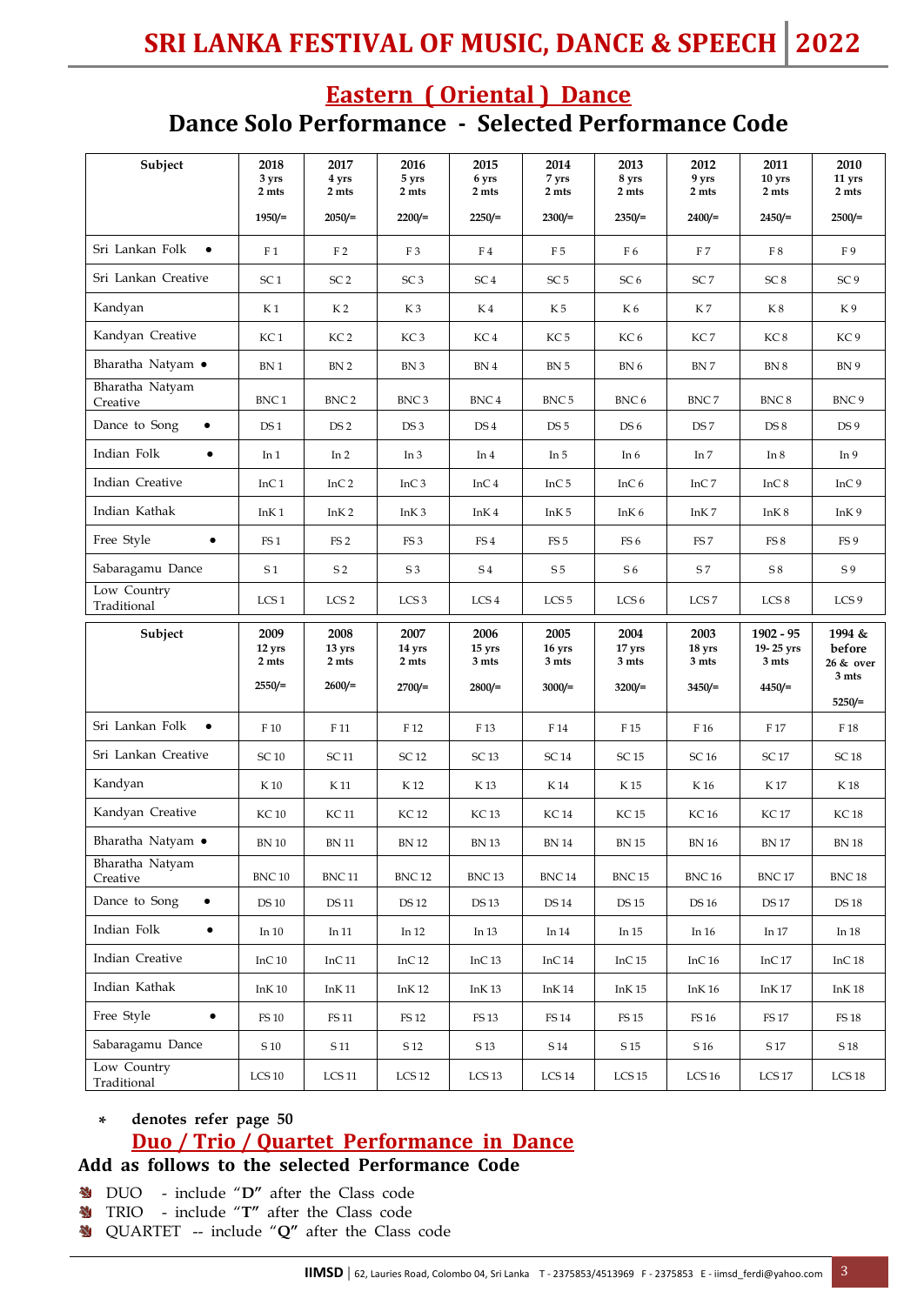## **SRI LANKA FESTIVAL OF MUSIC, DANCE & SPEECH 2022**

#### **Dance (Troupe) Performance - Select Performance Code Should consist of 5 or more performers - Fee per performer**

| Subject                                                           | $2016 \&$<br>after<br>$5 \text{ yrs}$ &<br>under<br>2 <sub>ints</sub><br>1550.00 | 2014<br>7 yrs&<br>under<br>2 mts<br>1750.00 | 2012<br>$9$ yrs &<br>under<br>2 mts<br>1850.00 | 2009<br>$12 \text{ yrs}$ &<br>under<br>2 mts<br>2050.00 | 2006<br>$15 \text{ yrs}$ &<br>under<br>3 mts<br>2200.00 | 2003<br>$18$ yrs &<br>under<br>3 mts<br>2300.00 | 2002 &<br>before<br>19 yrs&<br>over<br>3 mts<br>2400.00 | <b>Mixed</b><br>Ages<br>3 mts<br>2500.00 | Family<br>Dance<br>Making<br>3 mts<br>2600.00 |
|-------------------------------------------------------------------|----------------------------------------------------------------------------------|---------------------------------------------|------------------------------------------------|---------------------------------------------------------|---------------------------------------------------------|-------------------------------------------------|---------------------------------------------------------|------------------------------------------|-----------------------------------------------|
| Sri Lankan Folk*                                                  | FTR <sub>3</sub>                                                                 | FTR <sub>5</sub>                            | FTR <sub>7</sub>                               | <b>FTR 10</b>                                           | <b>FTR 13</b>                                           | <b>FTR 16</b>                                   | <b>FTR 17</b>                                           | <b>FTR 18</b>                            | <b>FFTR</b>                                   |
| Sri Lankan Creative                                               | SCTR <sub>3</sub>                                                                | SCTR <sub>5</sub>                           | SCTR <sub>7</sub>                              | SCTR <sub>10</sub>                                      | SCTR <sub>13</sub>                                      | SCTR <sub>16</sub>                              | SCTR <sub>17</sub>                                      | <b>SCTR18</b>                            | <b>FSCTR</b>                                  |
| Kandyan                                                           | KTR <sub>3</sub>                                                                 | KTR <sub>5</sub>                            | KTR <sub>7</sub>                               | KTR <sub>10</sub>                                       | KTR <sub>13</sub>                                       | <b>KTR 16</b>                                   | KTR <sub>17</sub>                                       | KTR <sub>18</sub>                        | <b>FKTR</b>                                   |
| Kandyan Creative                                                  | KCTR <sub>3</sub>                                                                | KCTR <sub>5</sub>                           | KCTR7                                          | KCTR 10                                                 | KCTR 13                                                 | KCTR <sub>16</sub>                              | KCTR 17                                                 | KCTR <sub>18</sub>                       | <b>FKCTR</b>                                  |
| Bharatha Natyam *                                                 | <b>BNTR3</b>                                                                     | <b>BNTR5</b>                                | <b>BNTR7</b>                                   | <b>BNTR10</b>                                           | <b>BNTR13</b>                                           | <b>BNTR 16</b>                                  | <b>BNTR17</b>                                           | <b>BNTR18</b>                            | <b>FBNTR</b>                                  |
| Bharatha Natyam<br>Creative                                       | <b>BNCTR3</b>                                                                    | <b>BNCTR5</b>                               | <b>BNCTR7</b>                                  | <b>BNCTR10</b>                                          | <b>BNCTR13</b>                                          | <b>BNCTR16</b>                                  | <b>BNCTR17</b>                                          | <b>BNCTR18</b>                           | <b>FBNCTR</b>                                 |
| Dance to Song *                                                   | DSTR <sub>3</sub>                                                                | DSTR <sub>5</sub>                           | DSTR <sub>7</sub>                              | DSTR <sub>10</sub>                                      | DSTR <sub>13</sub>                                      | DSTR <sub>16</sub>                              | DSTR <sub>17</sub>                                      | DSTR <sub>18</sub>                       | <b>FDSTR</b>                                  |
| Indian Folk *                                                     | InTR <sub>3</sub>                                                                | InTR <sub>5</sub>                           | InTR <sub>7</sub>                              | InTR 10                                                 | InTR <sub>13</sub>                                      | In $TR 16$                                      | InTR <sub>17</sub>                                      | InTR <sub>18</sub>                       | FInTR                                         |
| Indian Creative                                                   | InCTR <sub>3</sub>                                                               | InCTR <sub>5</sub>                          | InCTR <sub>7</sub>                             | InCTR 10                                                | InCTR 13                                                | InCTR 16                                        | InCTR 17                                                | InCTR <sub>18</sub>                      | FInCTR                                        |
| Indian Kathak                                                     | InKTR <sub>3</sub>                                                               | InKTR <sub>5</sub>                          | InKTR 7                                        | InKTR <sub>10</sub>                                     | InKTR <sub>13</sub>                                     | InKTR <sub>16</sub>                             | InKTR <sub>17</sub>                                     | InKTR <sub>18</sub>                      | FInKTR                                        |
| Free Style                                                        | FSTR <sub>3</sub>                                                                | FSTR <sub>5</sub>                           | FSTR 7                                         | FSTR 10                                                 | FSTR <sub>13</sub>                                      | <b>FSTR 16</b>                                  | FSTR 17                                                 | FSTR <sub>18</sub>                       | <b>FFSTR</b>                                  |
| Sabaragamu                                                        | STR <sub>3</sub>                                                                 | STR <sub>5</sub>                            | STR <sub>7</sub>                               | <b>STR 10</b>                                           | <b>STR 13</b>                                           | <b>STR 16</b>                                   | <b>STR17</b>                                            | <b>STR 18</b>                            | <b>FSTR</b>                                   |
| Low Country                                                       | LCTR <sub>3</sub>                                                                | LCTR <sub>5</sub>                           | LCTR <sub>7</sub>                              | LCTR 10                                                 | LCTR <sub>13</sub>                                      | LCTR 16                                         | LCTR 17                                                 | LCTR 18                                  | <b>FLCTR</b>                                  |
| School Drill to Music*<br>(NEW CLASS)<br>Maximum 20<br>performers | SDR 3                                                                            | SDR 5                                       | SDR 7                                          | <b>SDR 10</b>                                           | <b>SDR 13</b>                                           | <b>SDR 16</b>                                   | <b>SDR 17</b>                                           | SDR 18                                   |                                               |

#### **denotes refer notes on page 50 \***

#### **IMPORTANT NOTES :-**

**THE MEANING OF THE DANCE SHOULD BE WRITTEN IN ENGLISH AND GIVEN TO THE ADJUDICATOR.**

#### **Classical /Traditional - Kandyan, Low Country, Bharatha, Kathak, Kathakali, Manipuri.**

- **Kandyan Traditional and Low Country** Dances to **Sri Lankan Drum Music** live or on CD **with song**.  *Eg :- Sri Lankan Drums - Geta Bera, Pahatha Rata Bera, Davula*
- **Sri Lankan Folk Dance** A dance to **Sri Lankan Drum Music** live or on CD **with Sinhala song** using following dances. *Sri Lankan Folk Dances - Gami, Kulu, Raban, Pantheru, Pathuru, Savaran, Goyam, Lee Keli, Molgas, Pol katu Natum.) Eg :- Sri Lankan Drums - Geta Bera, Pahatha Ratha Bera, Davula*
- **Indian Folk Dance** A dance to **Indian Drum Music** live or on CD with **song**. *Eg : Murudangam (Kala, Lee, Religious, Pahan Natum with or without song. Dances could be Punjab, Gujarat, Carnatic, Kashmir etc.)*
- **Bharatha Natyam** Music Should NOT be from Films.

#### **Creative Dances (Nirmana / New Creations) - Kandyan, Sri Lankan Folk, Bharatha, Indian Folk.**

- **Kandyan Creative** New Creations Dances to Sri Lankan Drum Music live or on CD with song.
- **Sri Lankan Folk Creative** New Creations Gami, Kulu, Raban, Pantheru, Pathuru, Savaran, Goyam, Lee Keli, Molgas, Pol katu natum.
- **Indian Folk Creative** Nirmana / New Creations Kala, Lee, Religious, Pahan Natum **with or without song.** Dances could be Punjab, Gujarat, Carnatic, Kashmir etc.

#### **FREE STYLE / DANCE TO SONG**

- **Free Style** Dance to a fusion of **MUSIC ONLY WITHOUT SONG**. A Dance created using a mixture of Eastern Dances.
- **Dance to Song** The music should be with words. Dances could be for Film Music (Sinhala,Hindi,Tamil) or Popular Songs (Sinhala, Hindi,Tamil)
- **School Drill to Music** Maximum 20 performers.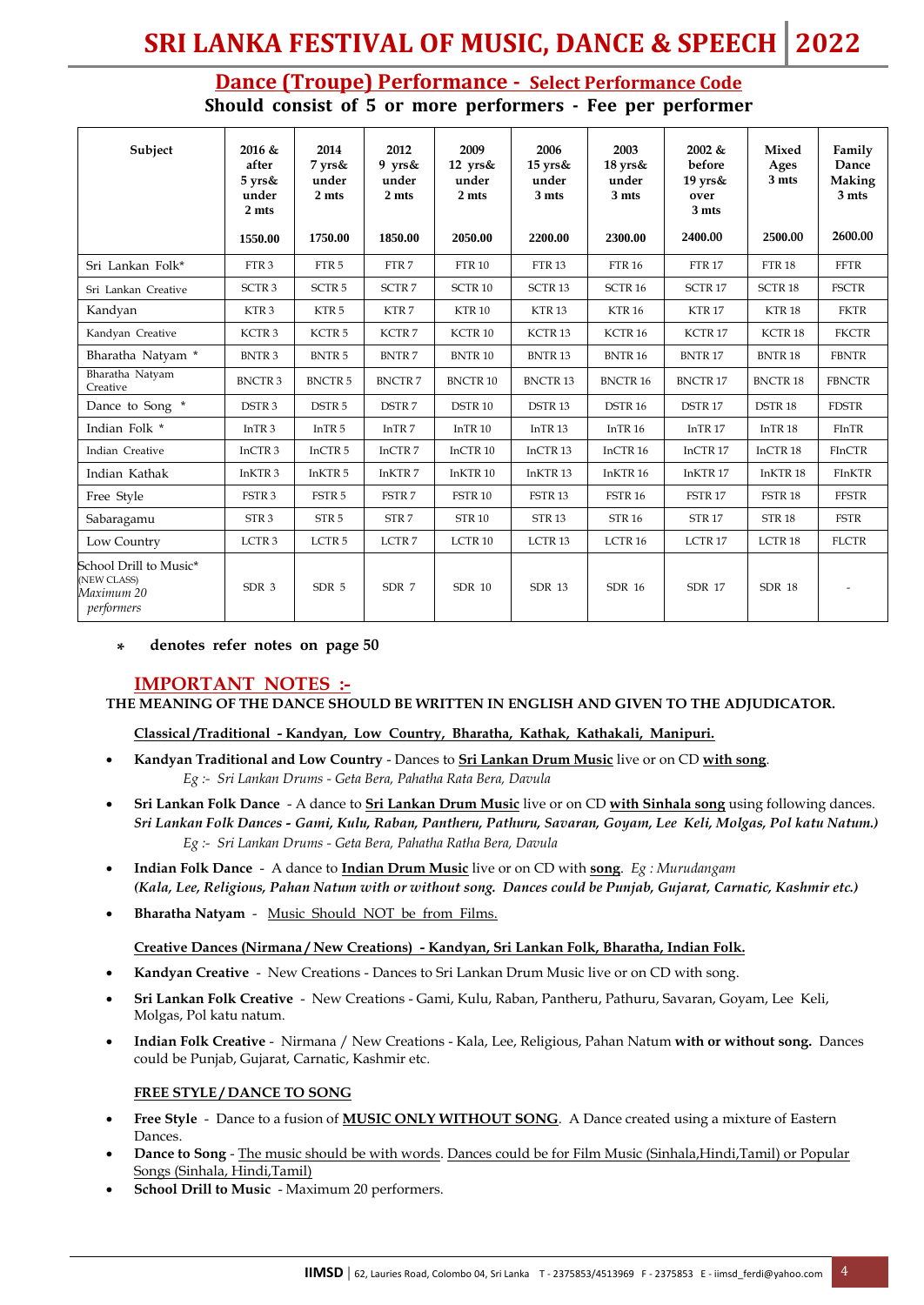## **SRI LANKA FESTIVAL OF MUSIC, DANCE & SPEECH 2022**

| Subject                                | 2018<br>3 yrs<br>2 mts<br>$1950/=$  | 2017<br>4 yrs<br>2 mts<br>$2050/$ = | 2016<br>5 yrs<br>2 mts<br>$2200/=$  | 2015<br>6 yrs<br>2 mts<br>$2250/=$  | 2014<br>7 yrs<br>2 mts<br>$2300/=$  | 2013<br>8 yrs<br>2 mts<br>$2350/=$  | 2010<br>9 yrs<br>2 mts<br>2400/  | 2011<br>10 yrs<br>2 mts<br>$2450/=$      | 2010<br>11 yrs<br>2 mts<br>$2500/=$                |
|----------------------------------------|-------------------------------------|-------------------------------------|-------------------------------------|-------------------------------------|-------------------------------------|-------------------------------------|----------------------------------|------------------------------------------|----------------------------------------------------|
| Classical Ballet                       | WCB <sub>1</sub>                    | WCB <sub>2</sub>                    | WCB <sub>3</sub>                    | WCB 4                               | WCB <sub>5</sub>                    | WCB 6                               | WCB7                             | WCB8                                     | WCB 9                                              |
| Folk                                   | WF <sub>1</sub>                     | WF <sub>2</sub>                     | WF <sub>3</sub>                     | WF4                                 | WF <sub>5</sub>                     | WF <sub>6</sub>                     | WF7                              | WF8                                      | WF 9                                               |
| Modern Musical with<br>or without Song | WMM1                                | WMM <sub>2</sub>                    | WMM <sub>3</sub>                    | WMM 4                               | WMM <sub>5</sub>                    | WMM 6                               | WMM7                             | WMM8                                     | WMM9                                               |
| Free Style.                            | WFS <sub>1</sub>                    | WFS <sub>2</sub>                    | WFS <sub>3</sub>                    | WFS4                                | WFS <sub>5</sub>                    | WFS <sub>6</sub>                    | WFS7                             | WFS 8                                    | WFS 9                                              |
| Tap                                    | WT <sub>1</sub>                     | WT <sub>2</sub>                     | WT <sub>3</sub>                     | WT4                                 | WT <sub>5</sub>                     | WT <sub>6</sub>                     | WT7                              | WT8                                      | WT9                                                |
|                                        |                                     |                                     |                                     |                                     |                                     |                                     |                                  |                                          |                                                    |
| Subject                                | 2009<br>12 yrs<br>2 mts<br>$2550/=$ | 2008<br>13 yrs<br>2 mts<br>2600/    | 2007<br>14 yrs<br>2 mts<br>$2700/=$ | 2006<br>15 yrs<br>3 mts<br>$2800/=$ | 2005<br>16 yrs<br>3 mts<br>$3000/=$ | 2004<br>17 yrs<br>3 mts<br>$3200/=$ | 2003<br>18 yrs<br>3 mts<br>3450/ | 2002-1995<br>19-25 yrs<br>3 mts<br>4450/ | 1994 &<br>before<br>26 & over<br>3 mts<br>$5250/=$ |
| Classical Ballet                       | WCB <sub>10</sub>                   | <b>WCB11</b>                        | <b>WCB12</b>                        | WCB <sub>13</sub>                   | WCB <sub>14</sub>                   | WCB <sub>15</sub>                   | <b>WCB 16</b>                    | <b>WCB 17</b>                            | WCB <sub>18</sub>                                  |
| Folk                                   | <b>WF10</b>                         | <b>WF11</b>                         | <b>WF12</b>                         | <b>WF13</b>                         | <b>WF14</b>                         | <b>WF15</b>                         | <b>WF16</b>                      | <b>WF17</b>                              | <b>WF18</b>                                        |
| Modern Musical with<br>or without Song | <b>WMM 10</b>                       | <b>WMM11</b>                        | <b>WMM12</b>                        | <b>WMM13</b>                        | <b>WMM14</b>                        | WMM 15                              | <b>WMM16</b>                     | <b>WMM17</b>                             | <b>WMM 18</b>                                      |
| Free Style.                            | <b>WFS10</b>                        | <b>WFS11</b>                        | <b>WFS12</b>                        | <b>WFS13</b>                        | <b>WFS14</b>                        | <b>WFS15</b>                        | <b>WFS16</b>                     | <b>WFS17</b>                             | <b>WFS18</b>                                       |
| Tap                                    | WT 10                               | WT 11                               | <b>WT12</b>                         | <b>WT13</b>                         | <b>WT14</b>                         | <b>WT15</b>                         | WT 16                            | <b>WT17</b>                              | <b>WT18</b>                                        |

#### **Western Dance Dance Solo Performance - Selected Performance Code**

### **Duo / Trio / Quartet Performance in Dance**

**Add as follows to the selected Performance Code**

- DUO include "**D"** after the Class code
- TRIO include "**T"** after the Class code 摰
- QUARTET include "**Q"** after the Class code

#### **WESTERN GROUPS**

#### **Dance Group Performance - Select Performance Code Should consist of 5 or more performers - Fee per performer**

| Subject                                | $2016 \&$<br>after<br>$5 \text{ yrs}$ &<br>under<br>2 mts<br>1550.00 | 2014<br>$7 \text{ yrs}$ &<br>under<br>2 mts<br>1750.00 | 2012<br>9 yrs $\&$<br>under<br>2 mts<br>1850.00 | 2009<br>12 yrs $\&$<br>under<br>2 mts<br>2050.00 | 2006<br>15 yrs $\&$<br>under<br>3 mts<br>2200.00 | 2003<br>$18$ yrs &<br>under<br>3 mts<br>2300.00 | $2002 \&$<br>before<br>19 yrs $\&$<br>over<br>3 mts<br>2400.00 | Mixed<br>Ages<br>3 mts<br>2500.00 |
|----------------------------------------|----------------------------------------------------------------------|--------------------------------------------------------|-------------------------------------------------|--------------------------------------------------|--------------------------------------------------|-------------------------------------------------|----------------------------------------------------------------|-----------------------------------|
| Classical Ballet                       | GWCB <sub>3</sub>                                                    | GWCB <sub>5</sub>                                      | GWCB 7                                          | GWCB <sub>10</sub>                               | GWCB <sub>13</sub>                               | GWCB <sub>16</sub>                              | GWCB <sub>17</sub>                                             | GWCB <sub>18</sub>                |
| Folk                                   | GWF 3                                                                | GWF 5                                                  | GWF 7                                           | <b>GWF 10</b>                                    | <b>GWF 13</b>                                    | <b>GWF 16</b>                                   | <b>GWF 17</b>                                                  | GWF <sub>18</sub>                 |
| Modern Musical with<br>or without Song | GWMM 3                                                               | GWMM 5                                                 | GWMM7                                           | GWMM 10                                          | GWMM 13                                          | GWMM 16                                         | GWMM 17                                                        | GWMM 18                           |
| Free Style                             | GWFS 3                                                               | GWFS <sub>5</sub>                                      | GWFS 7                                          | GWFS <sub>10</sub>                               | GWFS <sub>13</sub>                               | <b>GWFS 16</b>                                  | GWFS <sub>17</sub>                                             | GWFS <sub>18</sub>                |
| Tap                                    | GWT 3                                                                | GWT 5                                                  | GWT 7                                           | GWT 10                                           | GWT 13                                           | <b>GWT 16</b>                                   | <b>GWT 17</b>                                                  | GWT 18                            |

#### **IMPORTANT NOTES :-**

- **Western Free Style** Dance to a fusion of **MUSIC ONLY WITHOUT SONG**. A dance created using a mixture of Western Dances.
- **Western Modern Dance The music should be with words**. Dances could be for Popular English Songs, English Songs from Charts etc.
- **Western Folk Dance -** A folk dance is developed by people that reflect the life of the people of a certain country or region.